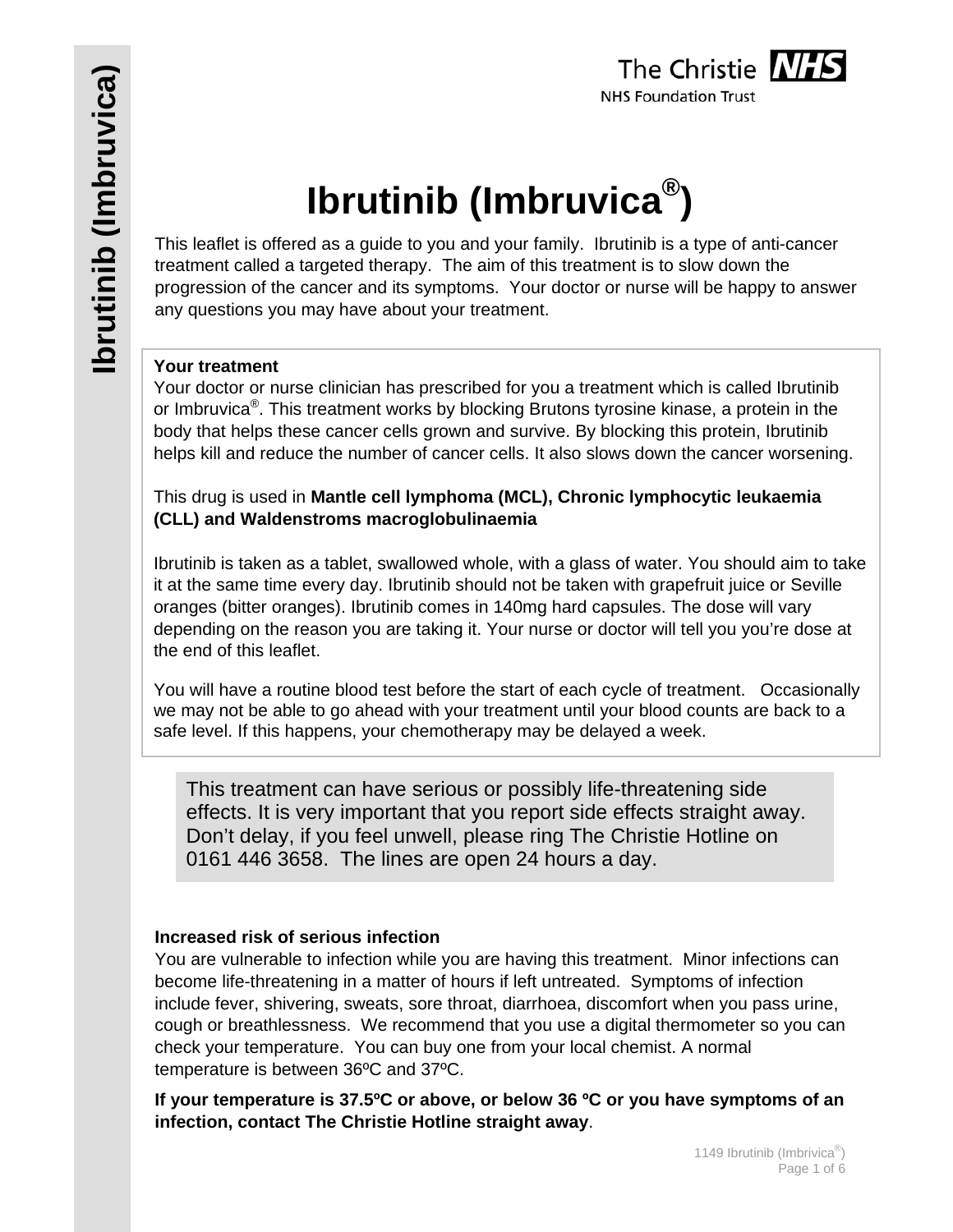# **Possible side effects**

This treatment can cause many different side effects. Some are more likely to occur than others. We are all different, so we may get different side effects with varying severity. Most side effects are usually temporary, but in some rare cases they can be life-threatening. It is important to tell your hospital doctor or nurse about any side effects so they can be monitored and, where possible, treated.

## **Very common side effects (more than 1 in 10)**

**Dizziness** 

# **Lung Infections**

If you develop any shortness of breath, or difficulty in breathing then please inform your haematology team.

## **Bleeding & Bruising**

Tell your doctor or nurse if you have any signs of bleeding, such as, blood in your stools, pink or brown urine, blood stained vomit, coughing up blood or any other signs of bleeding from anywhere else. If you also have unexplained bruising or an increase in bruising then please inform your haematology team.

## **Changes in number of white blood cells**

Ibrutinib can initially increase the number of white cells in the blood as a result of abnormal white cells moving from the tissues into the blood stream. This will be monitored but usually decreases over time. Ibrutinib can also reduce the number of white blood cells being made in the bone marrow. White blood cells are our bodies defence system and fight off any infection. You may need to have your dose of Ibrutinib reduced if this occurs and look out for signs of infection. Your haematology team will do regular blood checks to monitor your white blood count, and other counts.

# **Less Common side effects (more than 1 in 100)**

#### **Severe infections**

It is important that you check your temperature regularly whilst taking Ibrutinib. If your temperature is 37.5ºC or above or below 36 ºC or you have symptoms of an infection, don't delay-call straight away!

#### **Abnormal heart rate**

In some patients, Ibrutinib can cause heart rhythm problems. If you feel any symptoms such as your heart is beating fast and irregular, light headedness, dizziness, shortness of breath or chest discomfort you must tell your haematology team.

# **Low white blood cell counts**

There is a risk of infection or shingles.

- **Blurred vision**
- **Dry mouth**

# **Dehydration**

You may not have enough fluid in your body and feel dehydrated. Try to drink plenty of fluid whilst you are having this treatment.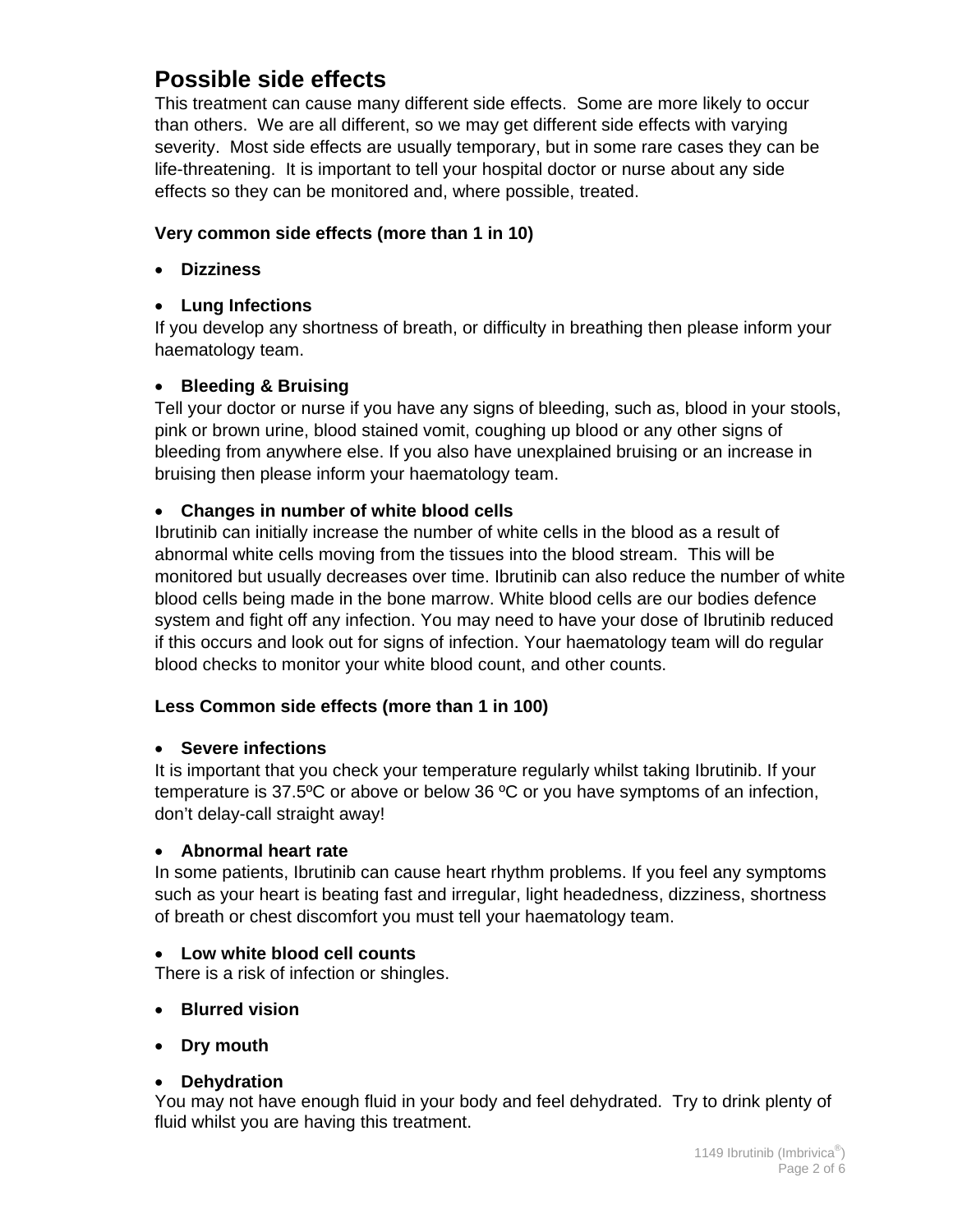#### **High levels of uric acid**

You may have high levels of uric acid in your bloodstream which may cause gout. This is a sudden attack of severe pain in one or more joints, usually your big toe joint.

# **Mucositis (sore mouth and mouth ulcers)**

Ibrutinib can cause a sore mouth and mouth ulcers. Usually this is mild and responds to mouth washes. If it is severe enough to stop you eating and drinking normally, please contact The Christie.

## **Headaches or feeling dizzy**

#### **Changes in bowel habits**

This treatment can cause indigestion, constipation, diarrhoea, nausea, abdominal pain and an increase or decrease in appetite and weight. It is important to drink plenty of fluids and maintain a balanced diet. Please report to your nurse or doctor if you develop any of these symptoms. If you have abdominal pain with nausea, vomiting or diarrhoea, contact The Hotline immediately. You may be given medication to help with any of these side effects.

#### **Nausea or vomiting**

The severity of this varies from person to person. Anti-sickness medication may be given along with your treatment to prevent this. You may also be given anti-sickness tablets to take at home. If you continue to feel or be sick, contact your GP or this hospital, because your anti-sickness medication may need to be changed or increased.

#### **Skin rashes**

Some people can get a rash when receiving Ibrutinib. The rash may be itchy and need treatment with antihistamines and/or steroid creams.

# **Painful joints or muscle cramps**

Pain in the joints (also called arthralgia) or muscles (also called myalgia) can be a temporary side effect while having this treatment. It is important to tell your doctor or nurse about this, so that appropriate painkillers can be prescribed.

# **Uncommon side effects (less than 1 in 1000)**

- **Allergic reaction, sometimes severe, that may include a swollen face, lip, mouth, tongue or throat, difficulty swallowing or breathing.**
- **Tumour Lysis Syndrome (TLS)**  Unusual levels of chemicals in the blood caused by the fast breakdown of cancer cells.
- **Severely increased white blood cell count that causes them to 'clump' together.** Symptoms include fever and a high temperature.
- **Irregular heart beat and involuntary muscle contractions or twitching**
- $\bullet$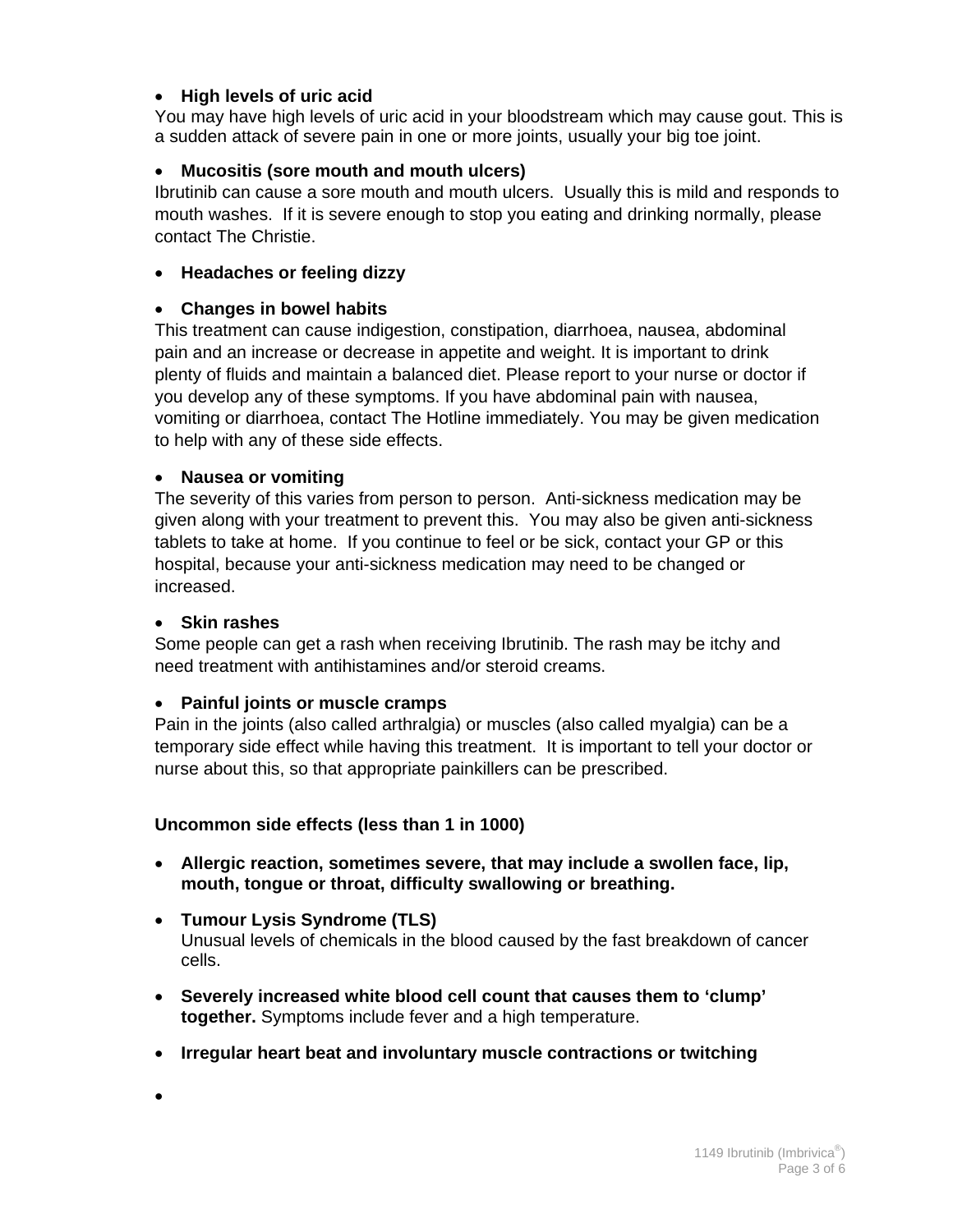# **Sex, contraception & fertility**

**Protecting your partner and contraception:** We recommend that you or your partner use a condom during sexual intercourse while you are having the course of treatment. This treatment is dangerous to unborn babies and this will also protect you and your partner from any drugs that may be present in semen and in the vagina. If you suspect that you may be pregnant please tell your doctor immediately.

**Fertility:** Your doctor or nurse should have discussed this with you. If not, please ask them before you start treatment.

# **Late side effects**

Some side effects may become evident only after a number of years. In reaching any decision with you about treatment, the potential benefit you receive from treatment will be weighed against the risks of serious long term side effects to the heart, lungs, kidneys and bone marrow. With some drugs there is also a small but definite risk of developing another cancer. If any of these problems specifically applies to you, the doctor will discuss these with you and note this on your consent form.

# **Contacts**

If you have any general questions or concerns about your treatment, please ring the area where you are having treatment:

| • Haematology day unit                |                                                                                                    | 0161 446 3924                                                                                                           |  |  |
|---------------------------------------|----------------------------------------------------------------------------------------------------|-------------------------------------------------------------------------------------------------------------------------|--|--|
| • Lymphoma clinical nurse specialists |                                                                                                    | 0161 446 8573                                                                                                           |  |  |
| • Lymphoma secretaries                | 0161 446 3753<br>0161 446 3360<br>0161 446 3956<br>0161 446 3332<br>0161 446 3302<br>0161 446 3869 | Professor Radford/Dr Linton<br>Professor Illidge<br>Dr Smith<br><b>Professor Cowan</b><br>Dr Harris/Dr Chan<br>Dr Bloor |  |  |
| • Palatine Treatment Ward             | 0161 446 3960/3961                                                                                 |                                                                                                                         |  |  |
| • General enquiries                   | 0161 446 3000                                                                                      |                                                                                                                         |  |  |
|                                       |                                                                                                    |                                                                                                                         |  |  |
|                                       |                                                                                                    |                                                                                                                         |  |  |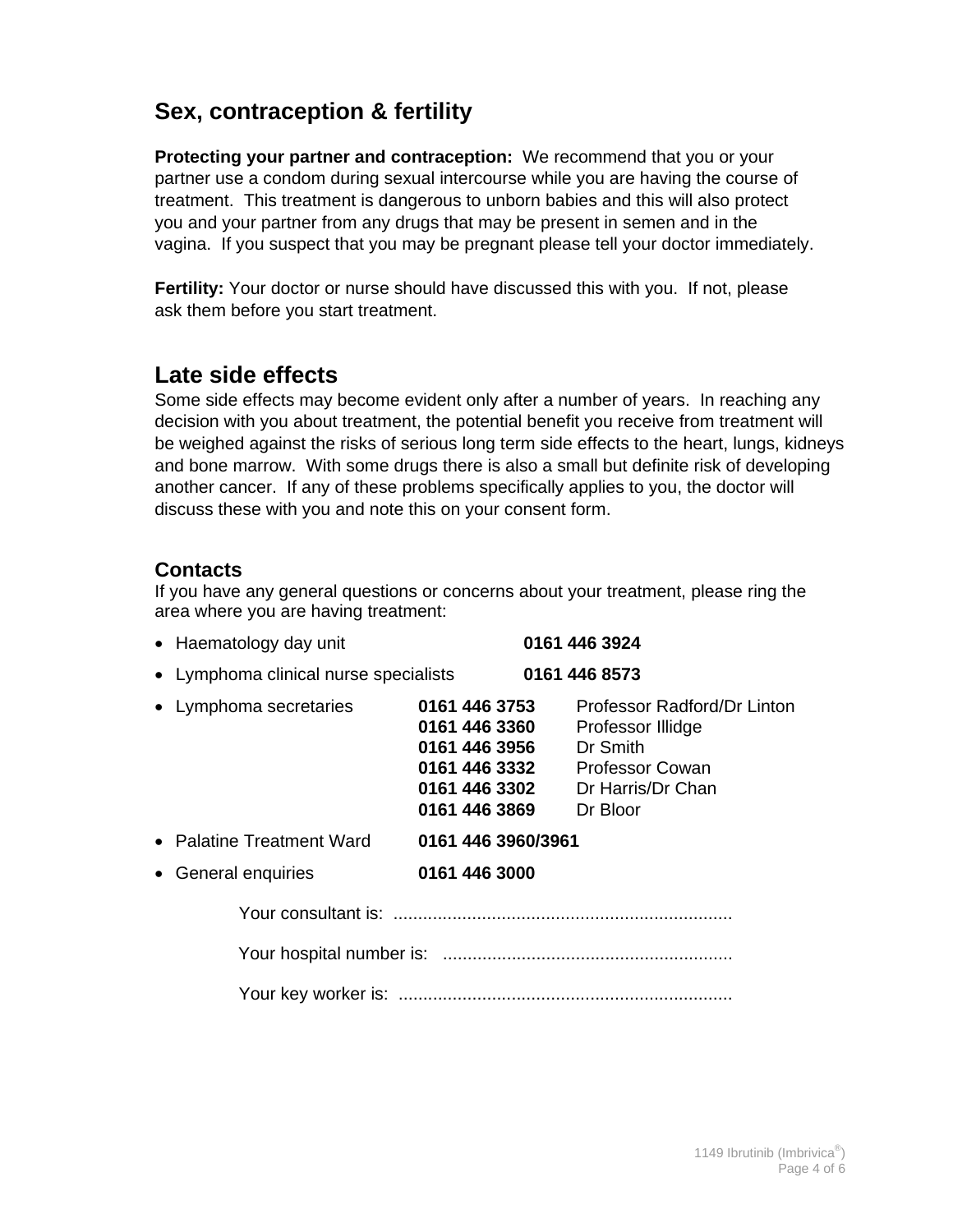| <b>Disease Group</b>                    | Daily dose                  |                   |
|-----------------------------------------|-----------------------------|-------------------|
| Mantle Cell Lymphoma (MCL)              | 560mg FOUR CAPSULES         | <b>ONCE DAILY</b> |
| Chronic Lymphocytic Leukaemia<br>CLL)   | <b>420MG THREE CAPSULES</b> | <b>ONCE DAILY</b> |
| Waldenstroms<br>Macroglobulinaemia (WM) | <b>420MG THREE CAPSULES</b> | <b>ONCE DAILY</b> |

**Please note doses may be adjusted. Your nurse or doctor should tell you which dose you are taking.**